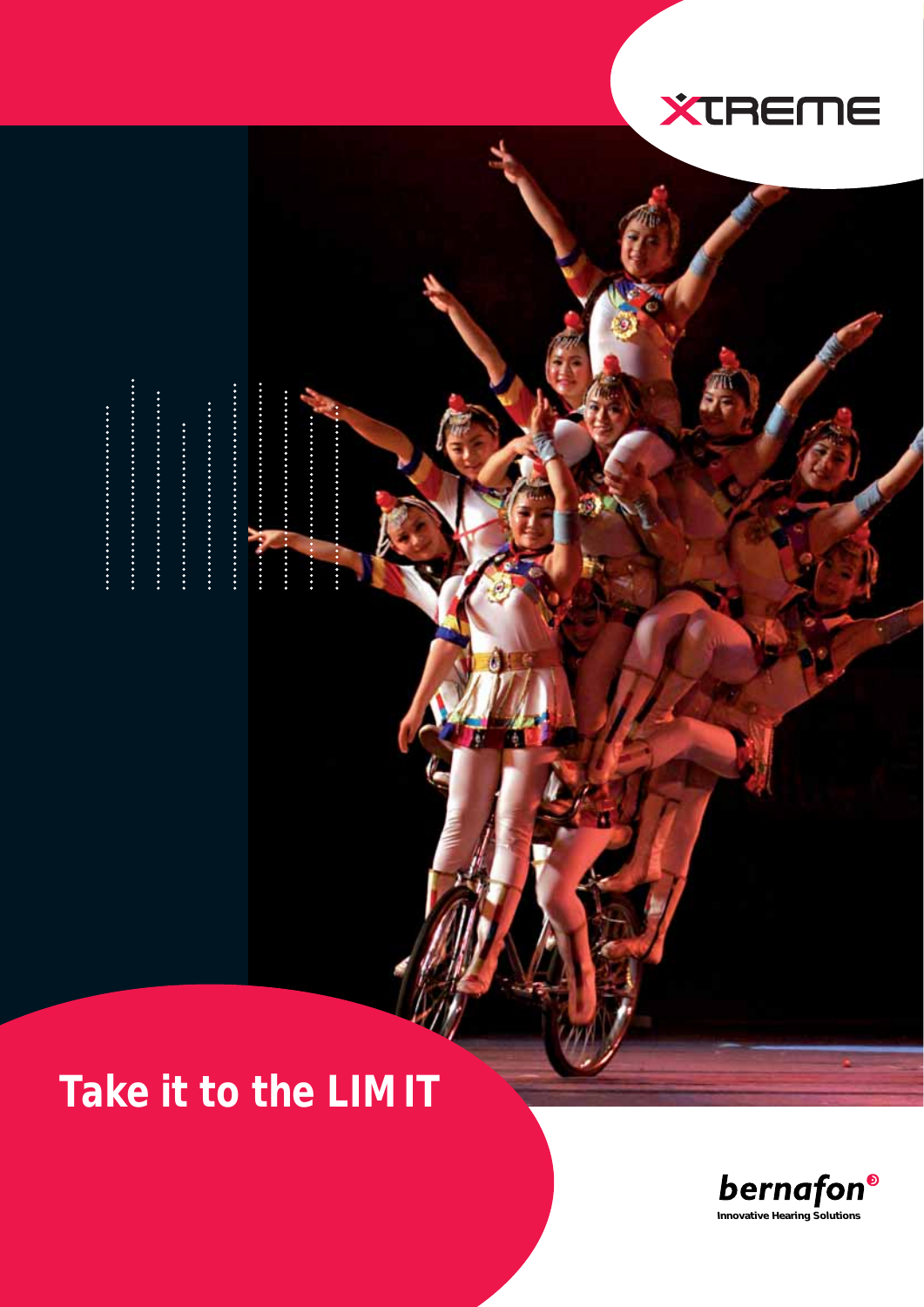# ....................

......................

...........................

*Extremly Powerfull and Eco-Extremely POWERFUL*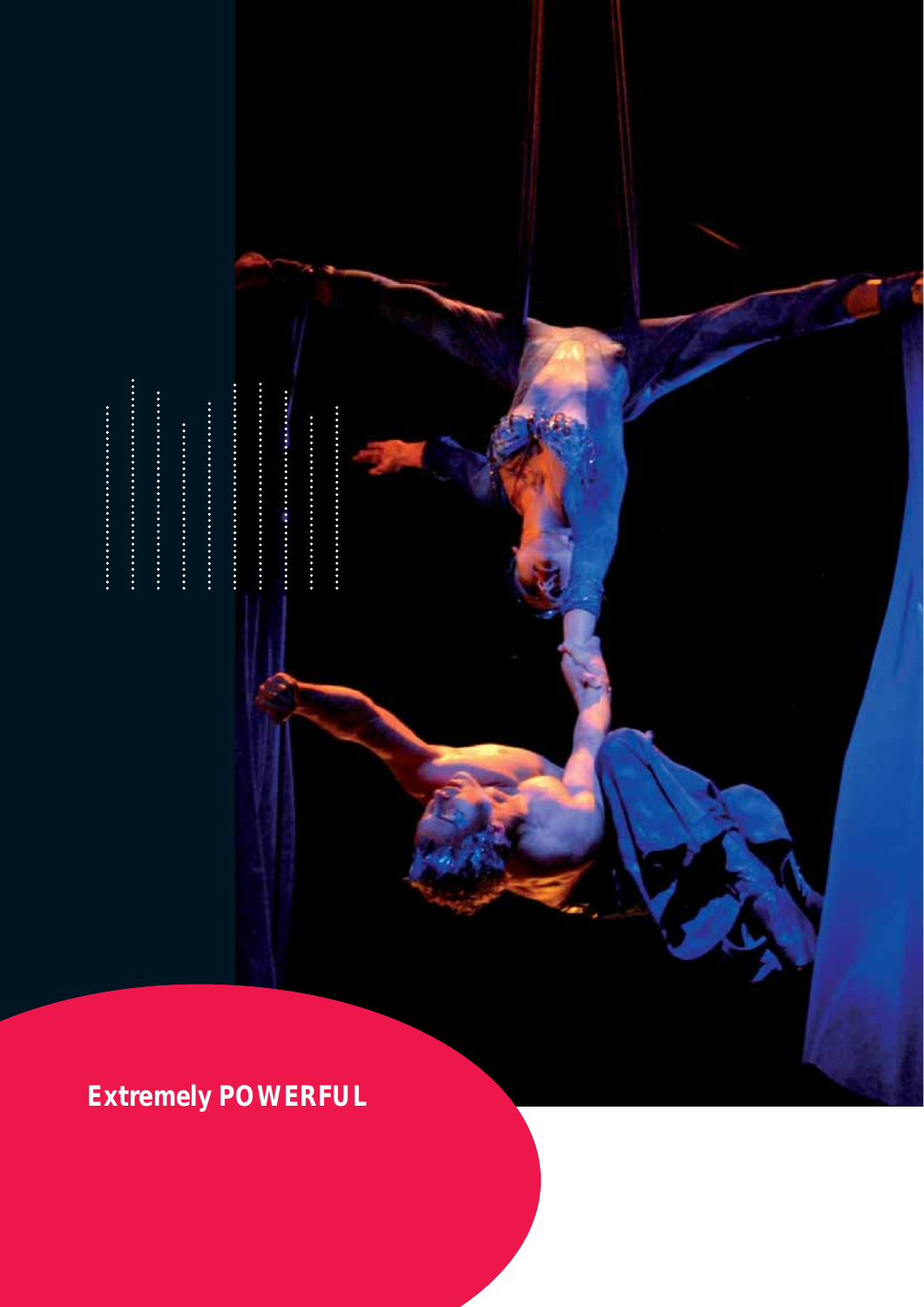

# Super Power amplification taken to the limit!

People with severe and profound hearing losses need more than just an ordinary hearing aid. They require a dedicated hearing system capable of the highest performance. Limited dynamic hearing ranges combined with the highest gain and output requirements make Super Power fittings among the most challenging for the Hearing Care Professional.

Pure power is the core requirement. But like an acrobat on a trapeze, the perfect balance of Power and Flexibility is necessary to achieve the outstanding Performance that Super Power users demand.

To meet this challenge, Bernafon proudly presents XTREME: the Super Power hearing system that takes amplification

to the limit! XTREME is one of the most powerful hearing systems on the market. XTREME is also one of the most flexible Super Power instruments available, with 5 channels of advanced digital signal processing and outstanding frequency shaping capabilities.

XTREME offers Telecoil and DAI responses that are fully programmable, independent of the microphone program, to allow optimization of the response for a wide variety of input sources. An attractive, slim design is suitable for listeners of all ages, fitting even the smallest ears. Excellent Feedback Cancellation and Noise Reduction complete the package. Super Power as you've never seen it before!

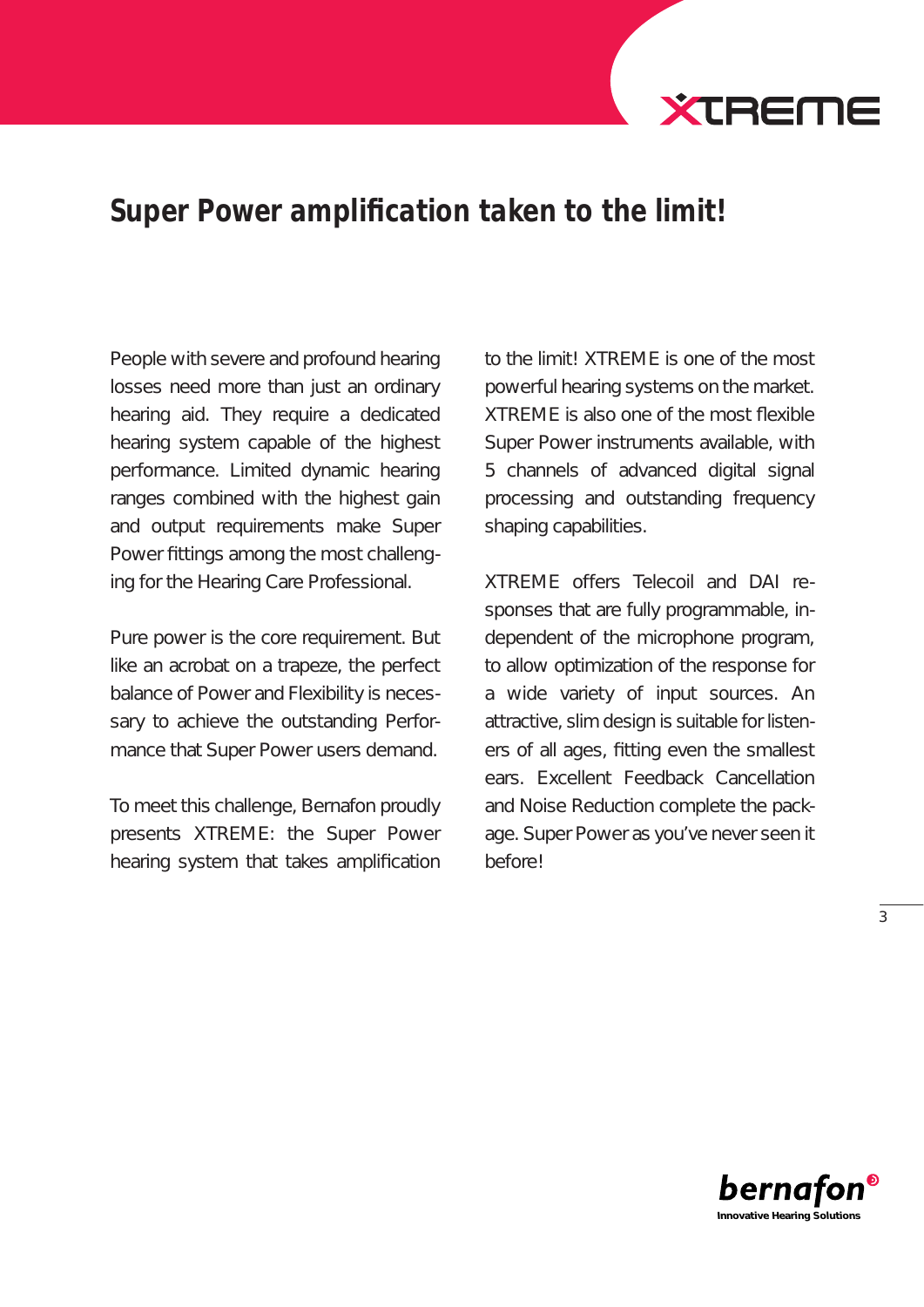# *XTREME: Gain and output taken to the limit!*

Children and adults with maximum hearing loss need hearing instruments that can accurately transmit critical speech information into their limited residual hearing range. The challenge is to combine exceptionally high gain and output levels with excellent frequency shaping flexibility.

#### **Power is the foundation**

Pure power is the first requirement for a Super Power hearing instrument. XTREME is one of the strongest hearing instruments on the market with an incredible peak MPO of 144 dB SPL and peak gain of 85 dB. When power is required, XTREME delivers. Since Super Power users often have a hearing response only in the low frequency regions of the audiogram, XTREME's PowerBoost Technology provides extra low frequency gain to make full use of residual auditory capabilities. XTREME takes amplification to the limit to meet the needs of Super Power users. However, sheer power is not the only requirement.



*This is a picture of the normal range of hearing, without amplification.*

#### **Normal dynamic range Severe hearing impairment**



*This is a picture of what a person with severe impairment hears without amplification.*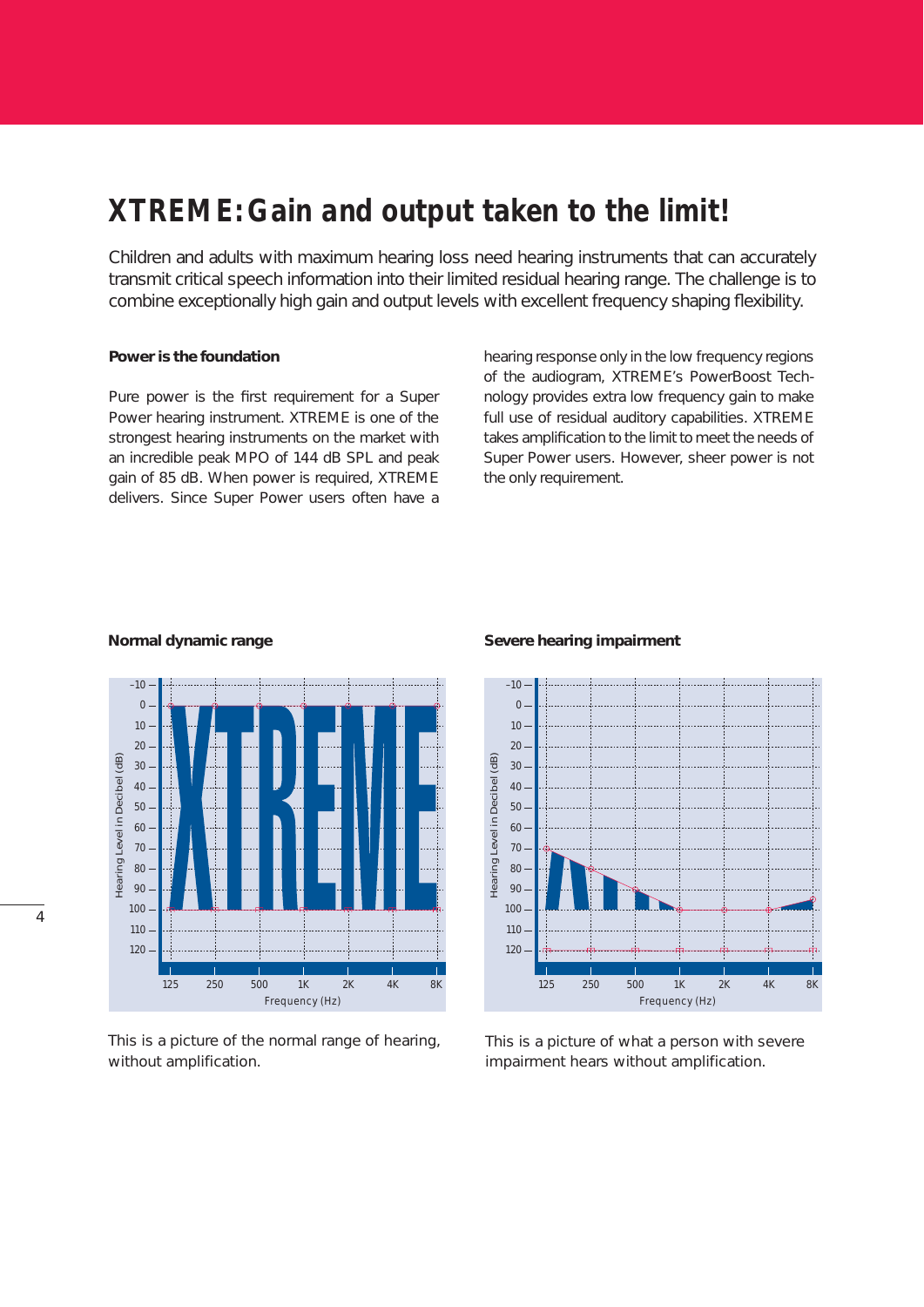

#### **Flexibility to fit narrow dynamic ranges**

The second requirement for a Super Power instrument is flexibility. XTREME has five channels of advanced digital signal processing that are freely adjustable to provide accurate hearing loss compensation. Gain for soft, medium and loud sounds is combined with the required compression to map sounds precisely to the reduced dynamic range of the user. Gain shaping in each channel is independent of MPO shaping, assuring that both gain and output can be precisely mapped to meet individual needs without sacrificing audibility or risking overamplification. In addition, XTREME has a finetuning resolution of 1 dB, allowing the most precise tuning possible when every single decibel is important.



#### *This is what Super Power amplification can do. Now most of the sound is within the range of hearing of the profoundly impaired person. But it is still not clear. Power alone is not enough.*

#### **Amplification without flexibility XTREME power and flexibility**



*Both power and flexibility are needed. Here is the same hearing loss fitted with the solution for your patients.*

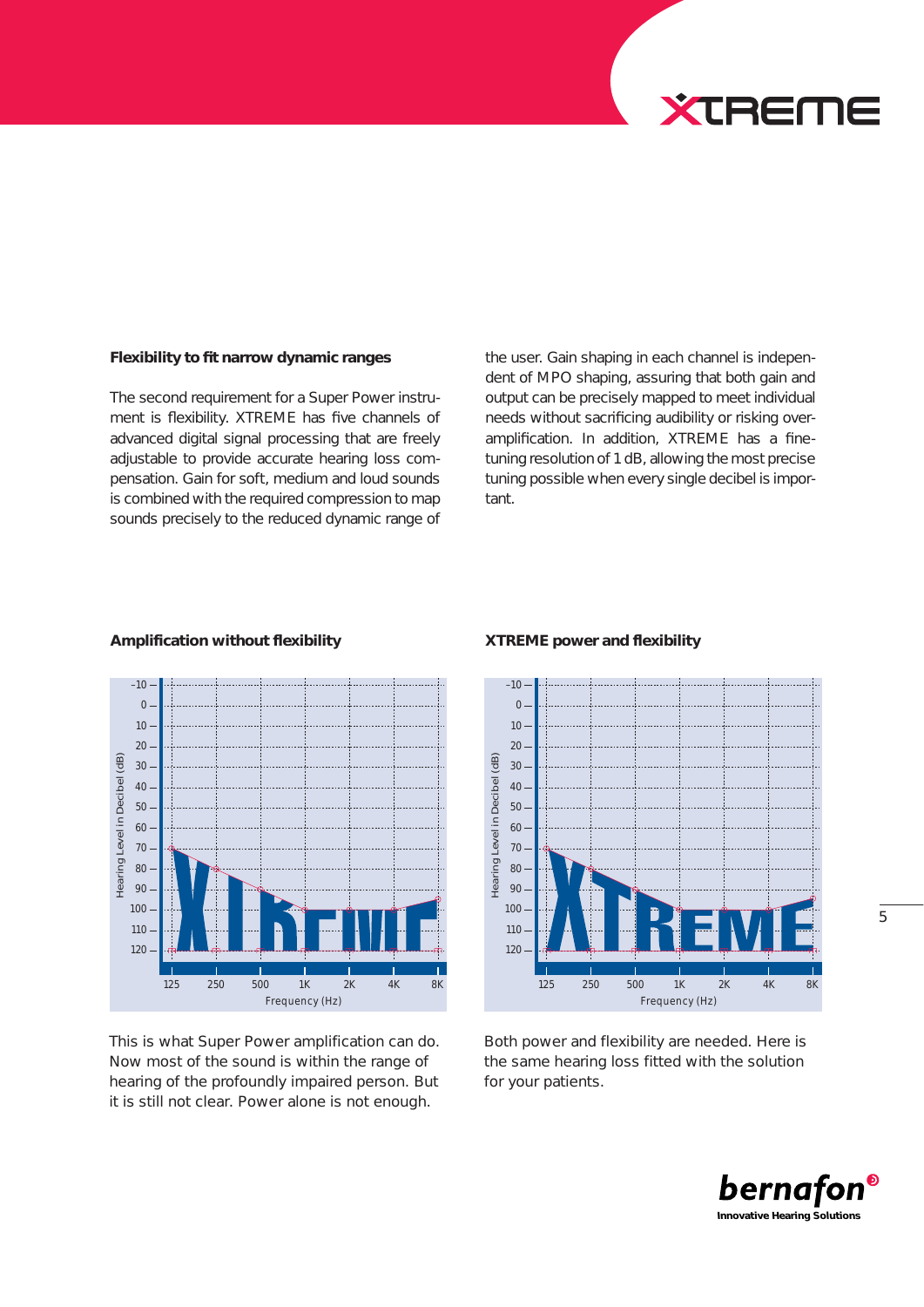

*Extremely FLEXIBLE*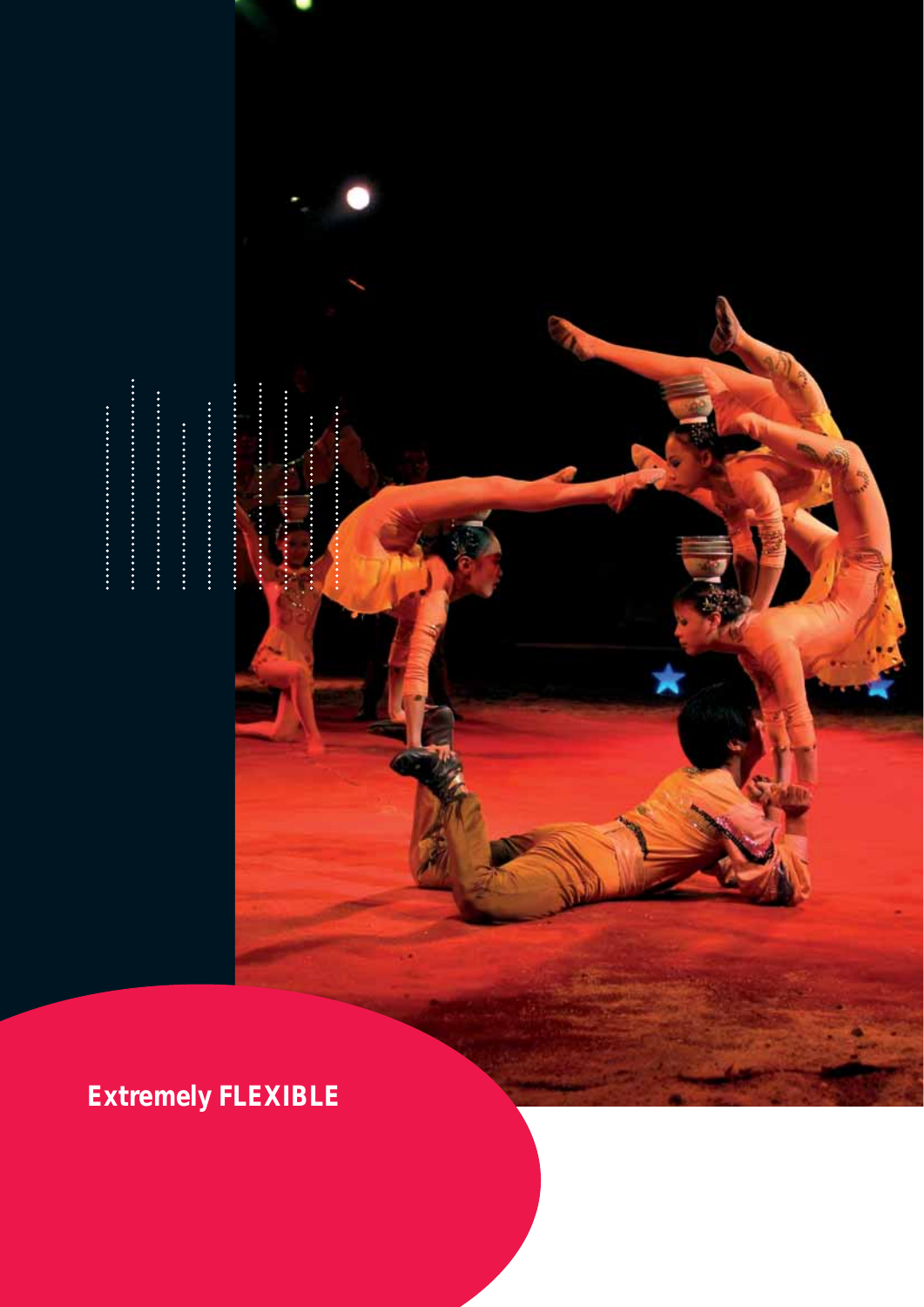# **EXTREME**

# *Flexibility in a Volume Control*

Experienced Super Power users often prefer an analog-style volume control with end stops and clearly defined markings. This style is also easier for parents and caregivers to operate.

Digital volume controls can offer flexible performance but may be difficult for users to manipulate. XTREME's Flexible Volume Control combines the best of both worlds. The analog-style wheel with integrated OFF function, 3 clearly visible level markings and end stops allows users to easily identify their typical volume control setting. It is also possible to lock the VC in the software, to ensure that the volume level always remains the same.

3 different volume control ranges can be configured in the fitting software.



range, a 15 dB VC range

narrowest dynamic ranges, 7.5 dB VC range is most appropriate.

The Hearing Care Professional can also adjust the amount of positive and negative volume control range.



If VC position 2 is chosen as the Neutral VC position, (i.e. the position that corresponds to the programmed response saved in the instrument), then approximately one-third of the range will be above position 2 and two-thirds will be below (depending on how much actual positive gain is available). For example, a 30 dB total VC range programmed for position 2 will result in 10 dB positive VC range and 20 dB negative VC range.

When the user needs an easy-to-find VC position, or should never exceed the programmed gain, then VC position 3 can be programmed. In this case, there is only a negative VC range available, regardless of the total VC range chosen.



VC Range

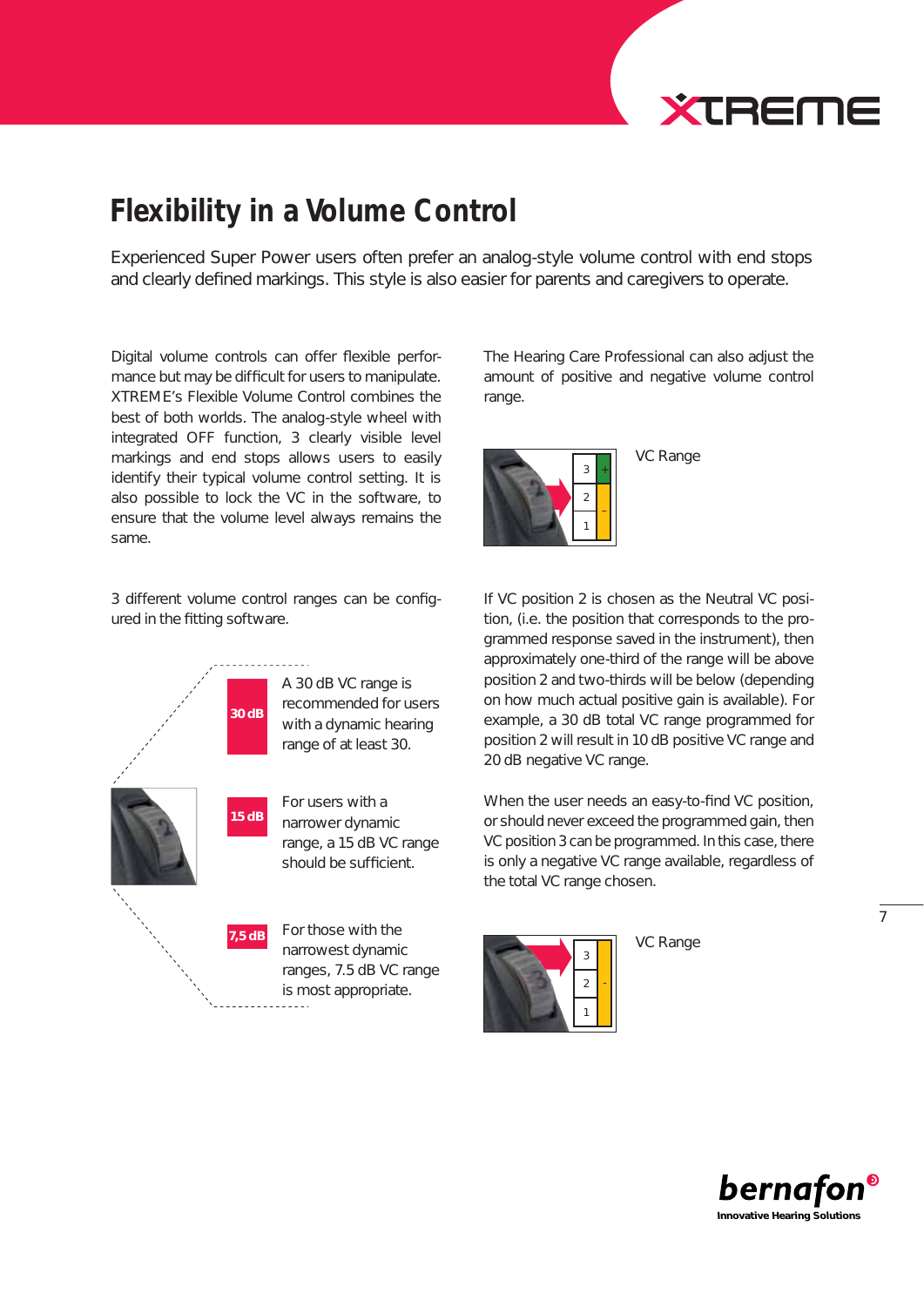# *Effective Feedback Control*

Feedback is more likely to occur for Super Power users because of the high amplification levels they require. It is especially problematic because they may not be able to hear the feedback themselves.

#### **Two types of feedback**

Stationary feedback occurs due to high gain requirements and earmold fit. Variable feedback occurs in response to sudden changes in the acoustic environment, such as receiving a hug. Both types can cause distortion of the sound signal for the user and annoyance to those around him. Turning down the volume or using notch filtering to eliminate feedback can result in a loss of audibility by reducing needed gain.

#### **Adaptive Feedback Canceller**

XTREME employs a high-performance Adaptive Feedback Canceller. The system constantly monitors the output signal and reacts instantly at the first hint of feedback, producing a counter signal of the opposite phase to cancel the feedback before it begins. Digital phase cancellation provides efficient feedback control without unnecessary gain reduction, ensuring that audibility is maintained.

#### **Feedback Manager**

XTREME has a Feedback Manager in the fitting software to provide all the tools necessary to fight feedback. A predicted threshold of feedback curve is automatically calculated for each fitting, identifying frequency regions where feedback is most likely to occur. The actual feedback curve can also be measured. Programmable safety margins can be selected to balance gain needs against feedback. These tools are available to ensure that XTREME allows maximum gain in every frequency band.



*XTREME reacts instantly to any situation where feedback occurs.*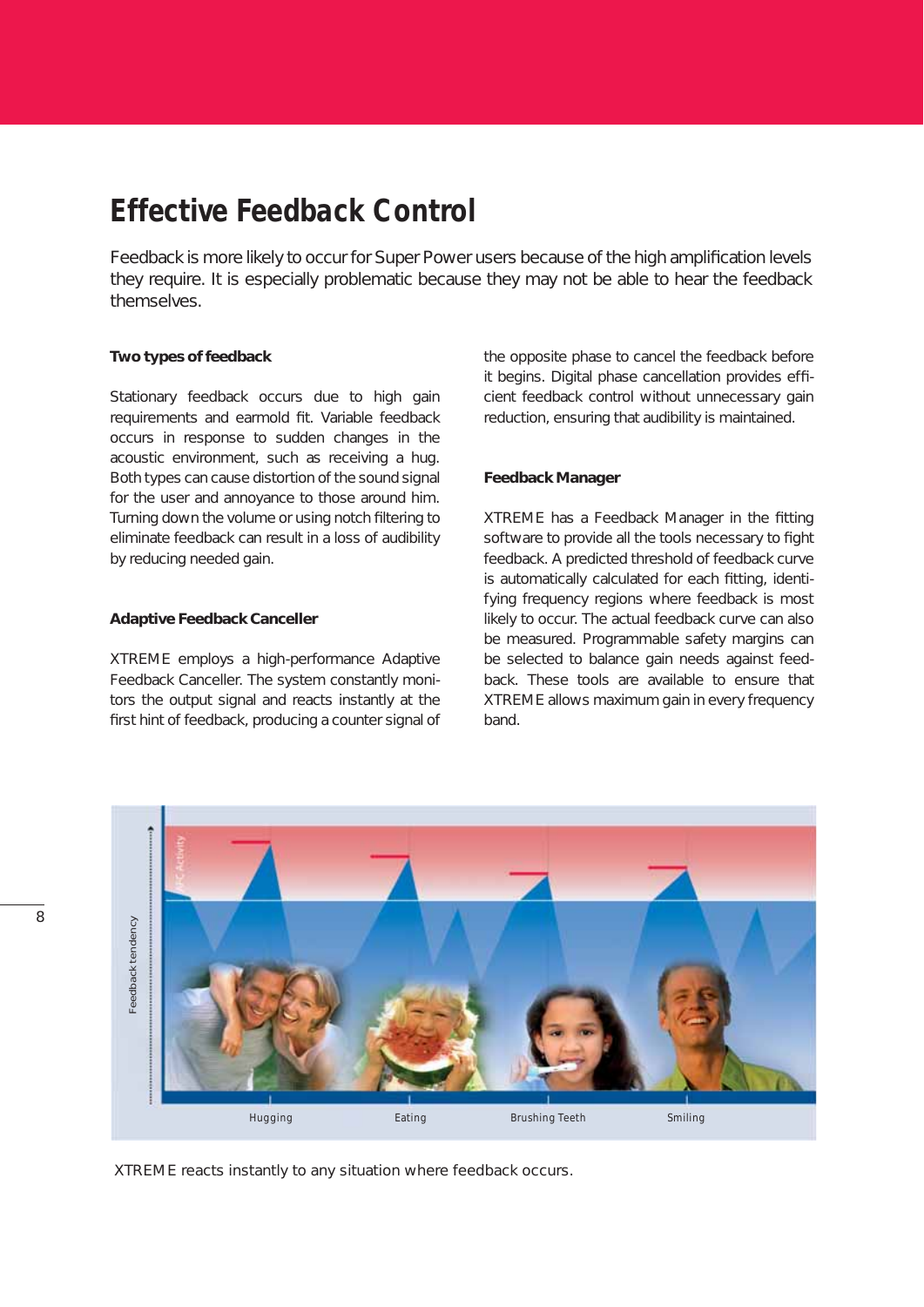

# *Effective Noise Reduction*

Background noise is often cited as the number one complaint of hearing instrument users. Noise can affect listening comfort, cause listening fatigue and interfere with speech understanding. To combat the effects of background noise, XTREME offers two advanced systems:

#### **Adaptive Noise Reduction**

High levels of background noise can be uncomfortable and can also interfere with speech understanding. XTREME offers Adaptive Noise Reduction to maintain listening comfort in loud noise. XTREME's sophisticated Adaptive Noise Reduction system operates in 8 frequency bands, constantly scanning the sound environment. Synchrony, modulation and signal levels for both speech and background noise are monitored in each frequency band. This smart system then applies the appropriate amount of noise reduction at any given moment, instantly responding to changes in the sound environment.

#### **Soft Noise Management**

Low levels of background noise can also be a problem. Digital signal processing allows Super Power users to hear a wider variety of sounds including soft sounds. However, persistent soft noises, such as the sound of a fan whirring, can be annoying and cause listening fatigue. Soft Noise Management is an adaptive digital feature that decreases the level of soft ambient noise. The advanced Soft Noise Management system available in XTREME is designed with a special speech weighting to allow soft speech sounds to come through while preventing the annoyance and listener fatigue caused by unwanted low-level noise.

XTREME's combination of Adaptive Noise Reduction and Soft Noise Management ensures comfortable listening in any situation.



*The combination of the 3 environmental detectors allows XTREME to accurately determine the mix of speech and noise at any given moment to deliver optimum amplification.*

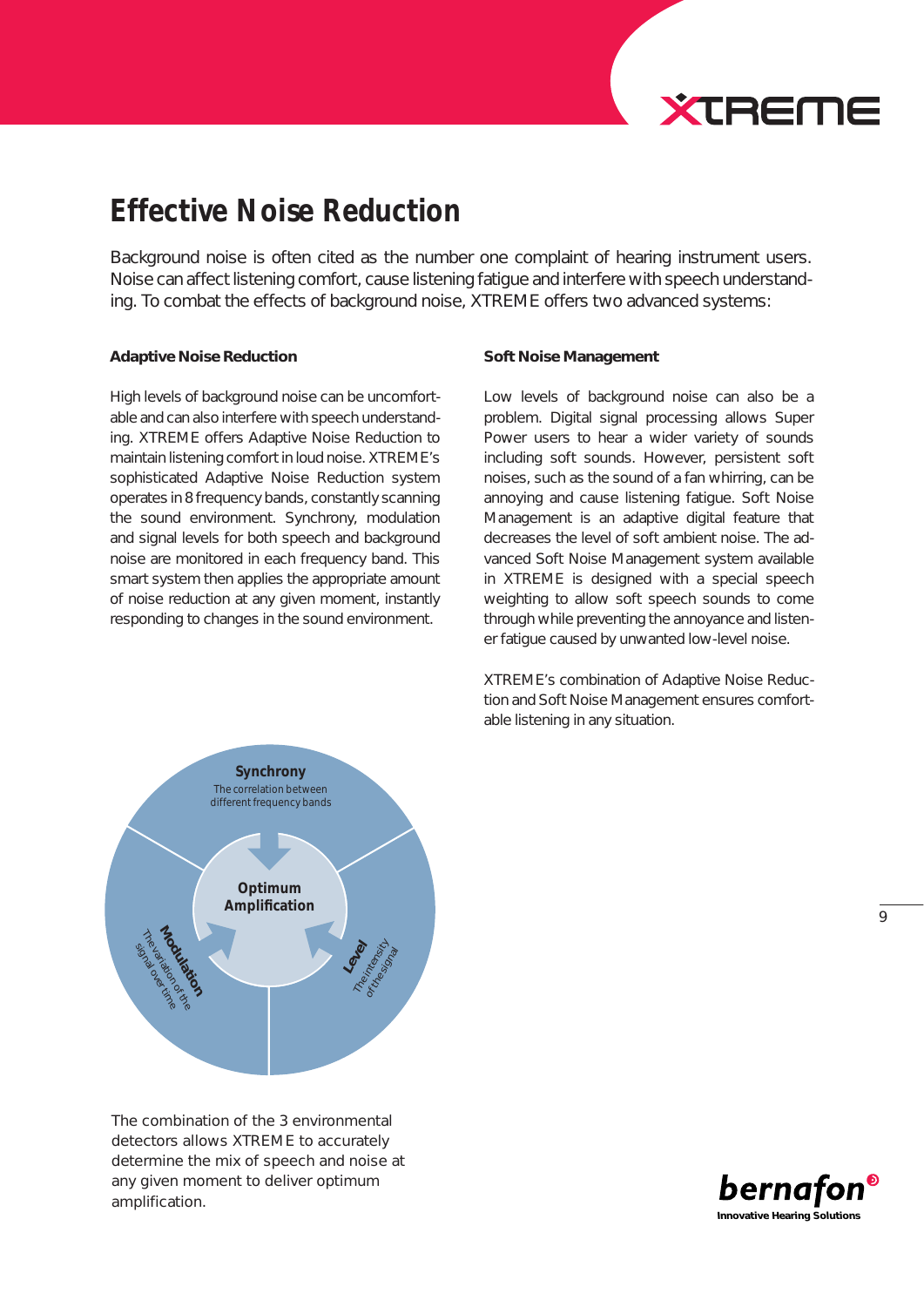# *Designed for the user*

Super Power users need instruments that are uncomplicated and user friendly. They also need reliable instruments that can stand up to the high demands of all day wear, every day. XTREME is simple to operate with a sturdy housing that is tough enough for kids aged 0 to 99.

XTREME offers a wide variety of user options to satisfy your customers:



#### **Volume Control**

XTREME offers a Flexible Volume Control with analog-style functionality that is easy to operate. Includes OFF-Function.



#### **Program switch**

A simple 3-position switch allows the user to change programs quickly and easily.



#### **Status light**

The status light (XTREME 120 only) provides visual confirmation of instrument functions including normal operation, program changes, and low battery.

#### **Acoustic indicators**

XTREME can be programmed to produce a series of beeps to signal program changes and low battery.

#### **Battery Management System**

The Battery Management System in XTREME prevents the battery from draining prematurely when listening to sounds at loud levels. The system controls current consumption to ensure that consistent performance is always maintained – and prolongs battery life.

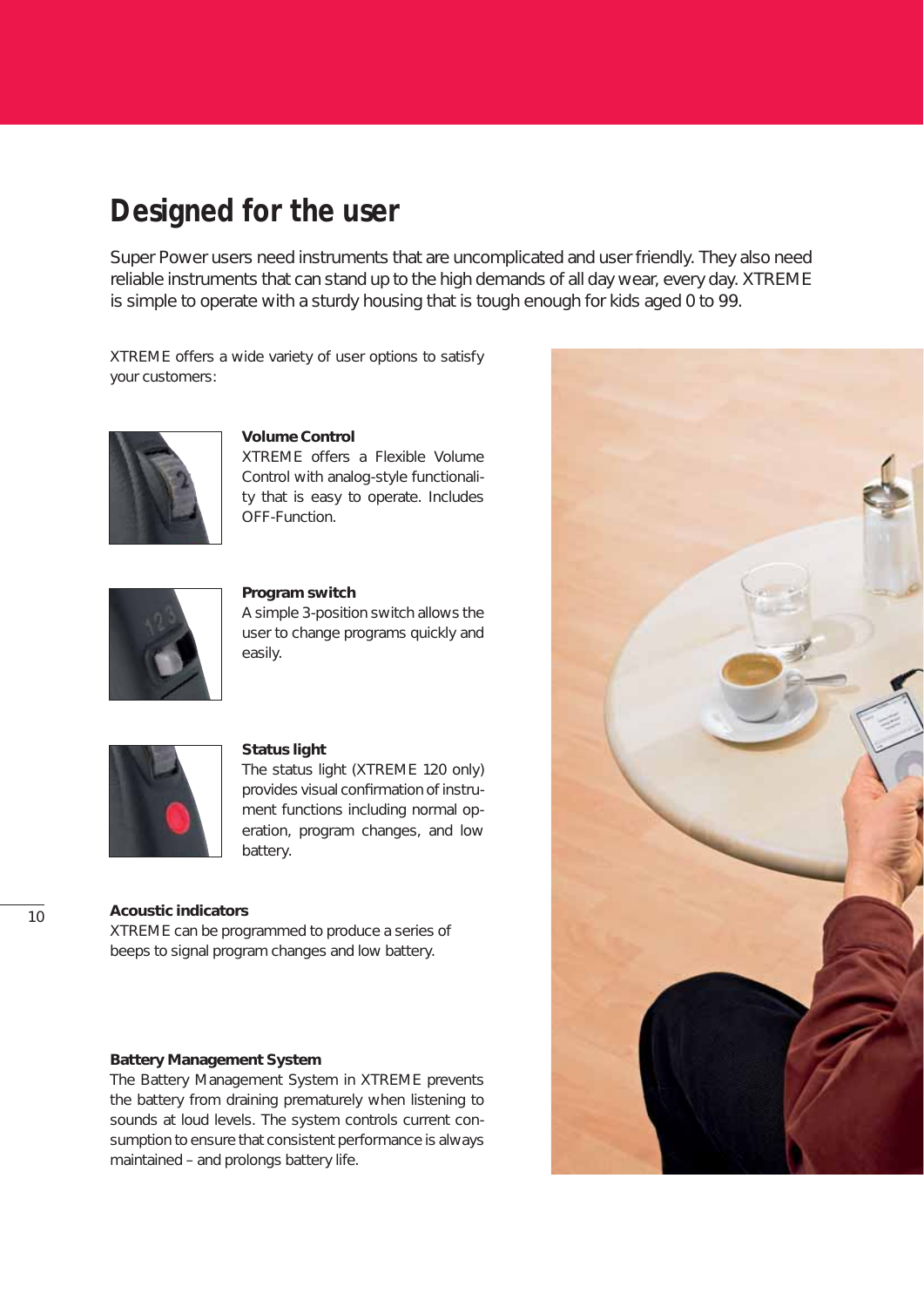



#### **Connected and ready to go**

XTREME can be connected to external sound sources such as MP3 players, computers, television, stereo systems, cell phones with Bluetooth capability and more via a DAI (Direct Audio Input) shoe that attaches easily to the hearing instrument. The dedicated DAI shoe has a sensitivity control and 4 volume levels to optimize performance with a wide variety of inputs. Personal FM systems are also popular for adults with severe-to-profound hearing impairment who require enhanced communication capabilities for business and social purposes. XTREME is compatible with ear-level FM receivers. Your Bernafon Sales Representative will be happy to supply you with further information about FM and DAI connections.



*XTREME 120 with DAI shoe*

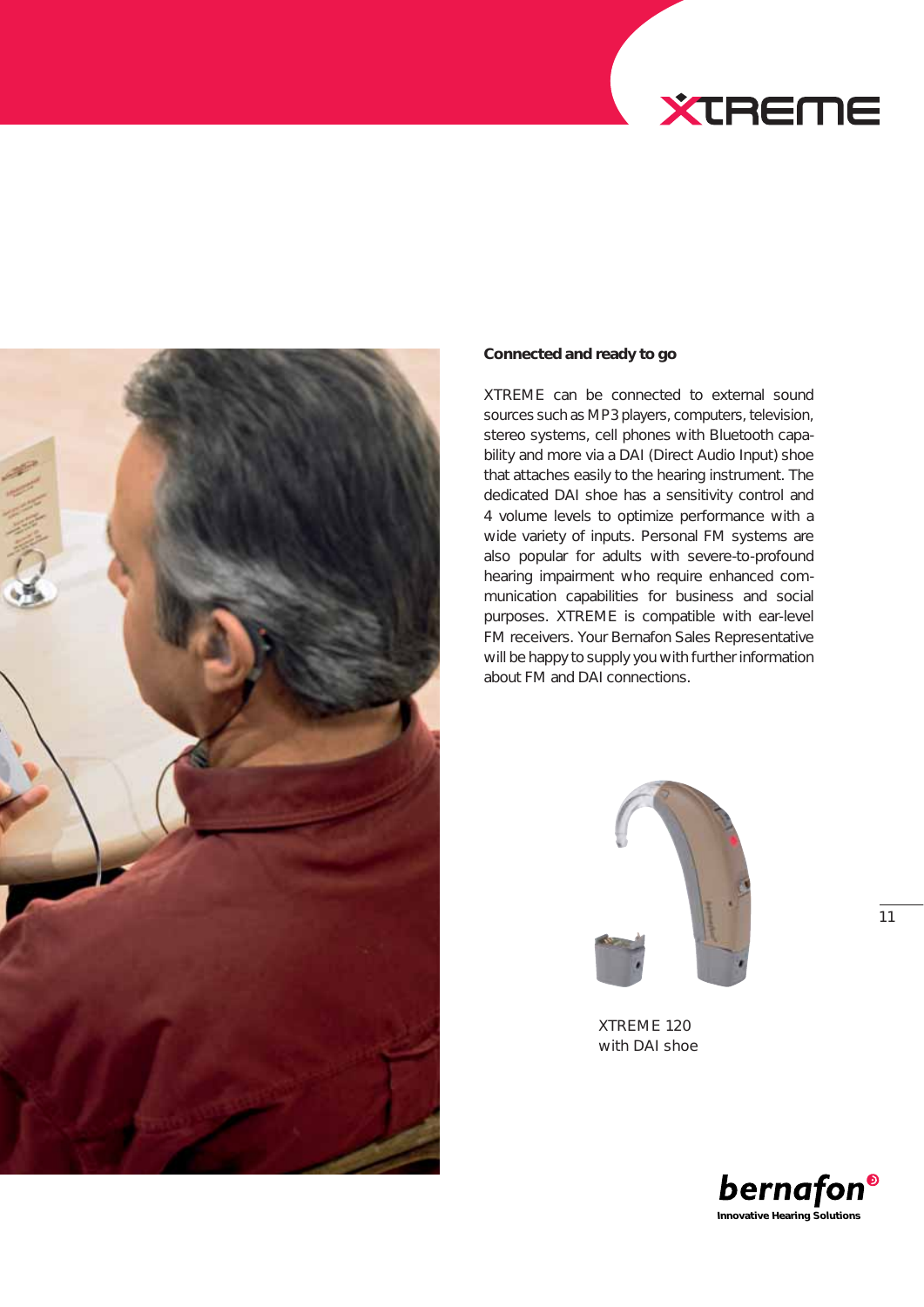

# ....................

...........................

..........................

.................

# *Extremely PRECISE*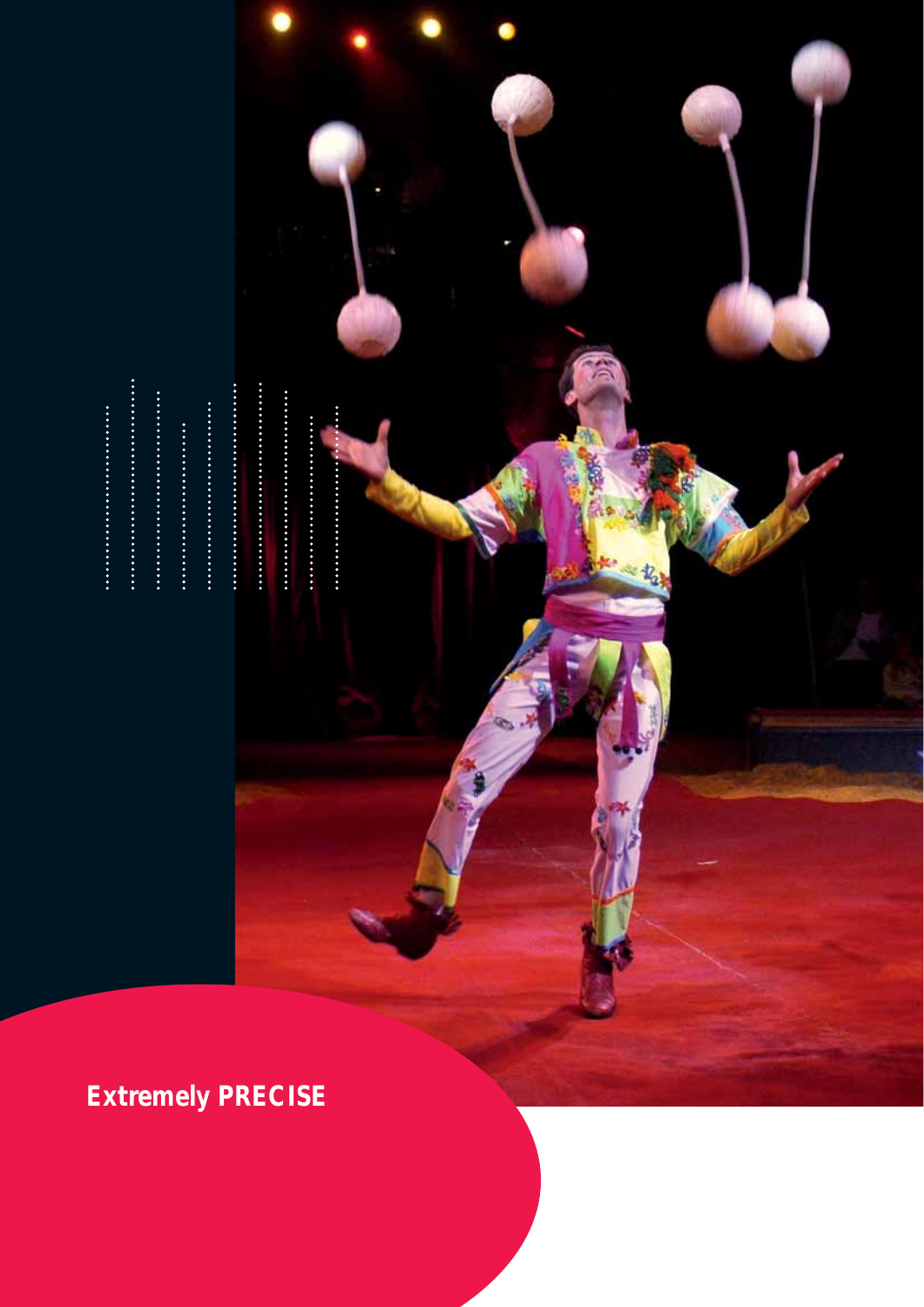

# *Precision Fitting*

Super Power fittings are challenging because there is often a fine line between audibility and over-amplification. That's why precision is so important in all aspects of the fitting.

#### **What you see is what you get**

For those with severe and profound hearing loss, every decibel counts to maximize audibility. The margin for error is much smaller for hearing instrument users in this group because of the extremely limited range of residual hearing. This means that the accuracy of the software simulations and targets is critical for both children and adults.

XTREME has the most sophisticated and accurate acoustic model available on the market. Estimations of sound levels at the eardrum are more precise and based on the most recent age-related norms. This accuracy is further enhanced when the hearing care professional enters individually measured RECD (Real Ear to Coupler Difference) values into OASIS plus to replace the age-specific average values.

#### **The right fitting targets**

Because accuracy is so important, Bernafon offers research-based fitting rationales for XTREME. Experienced adult users may prefer a more linear instrument response. NAL-RP provides linear fitting targets that have been validated for severe and profound hearing loss.

For children, DSL i/o has long been recognized as the benchmark fitting rationale. XTREME is one of the first instruments to offer the new DSL mi/o, which has been updated to provide more accurate fitting targets for both children and adults.

Last but not least, XTREME offers the popular NAL-NL1 rationale for non-linear amplification targets that have been validated on both adults and children.

#### **Timing is everything**

Auditory resolution and residual auditory capabilities vary widely among Super Power users. Unfortunately, there is currently no clinical test to evaluate these capabilities but it is clear that slower signal processing may be better for some, while faster signal processing may be beneficial to others. For this reason, XTREME offers a choice of 3 different time constant sets that the Hearing Care Professional can configure in the software.

#### **Independent Tuning of Telecoil and DAI**

In most hearing systems, the Microphone response determines the configuration of the Telecoil and DAI responses. XTREME allows more precision in fitting Telecoil and DAI (Direct Audio Input) responses by allowing these to be tuned individually, independent of the Microphone program. This ensures that XTREME can deliver the optimum hearing response for every input source.

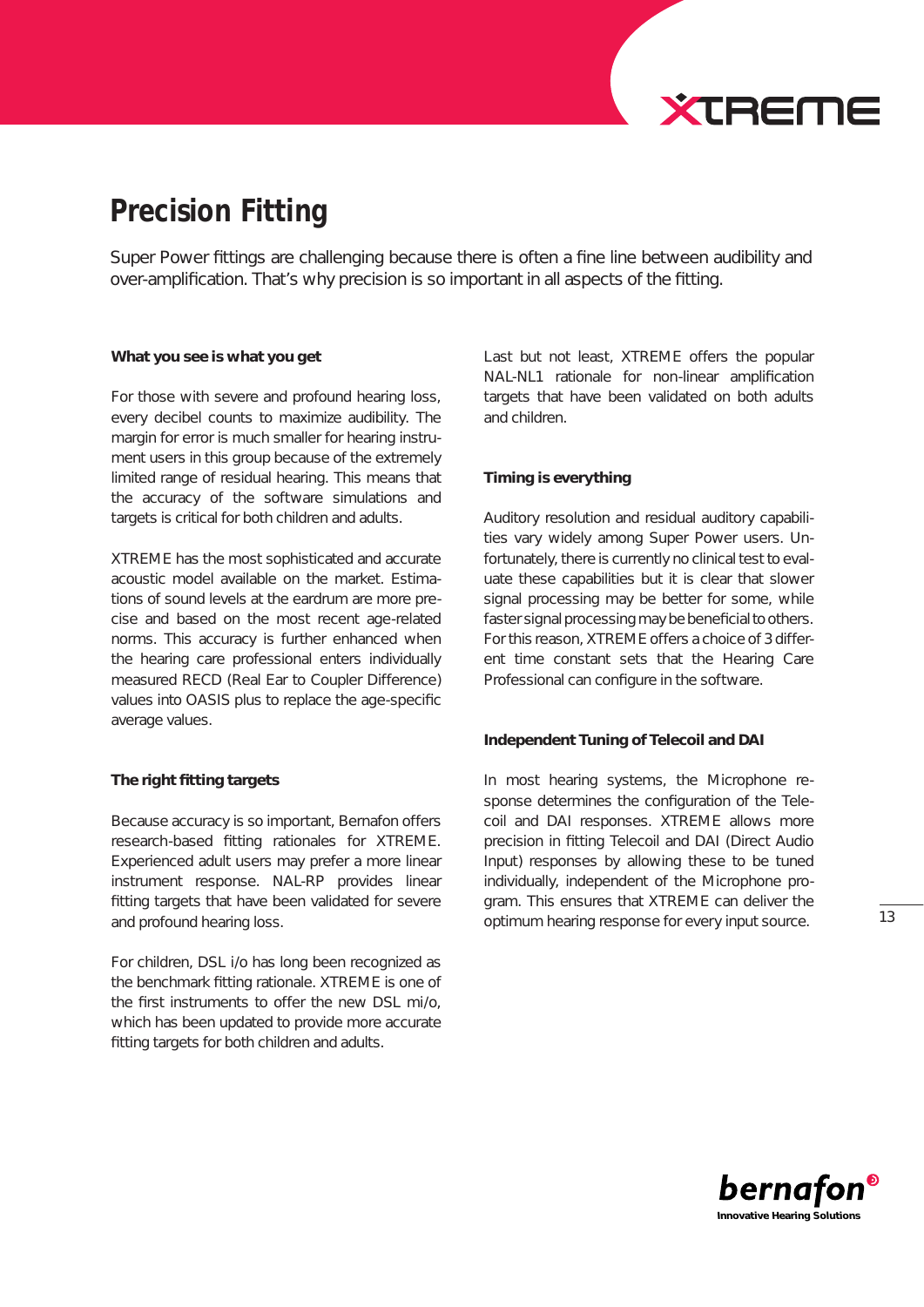# *Software – the Performance behind the Fitting*

The greatest performances require the right support behind the scenes. OASIS plus is Bernafon's outstanding fitting software, designed to incorporate every tool you need to fit any Bernafon product.

#### **Simple, yet sophisticated**

OASIS plus provides a logical and intuitive fitting flow that makes navigation easy, while at the same time offering the sophisticated tools you need for precise fittings. The Client module contains all the information that is specific to the patient. The Lifestyle Profile helps to identify the individual's most important listening goals and provide a basis for measuring the outcome of the fitting.

The Technical Toolbox contains basic controls for adjusting the instrument response. If you prefer a directed approach, the Client Interactive tool contains structured questions about the sound of the instruments. As you work with the client to answer the questions, OASIS plus makes adjustment proposals that can be applied, as desired.



*The Client Interactive tool in OASIS plus*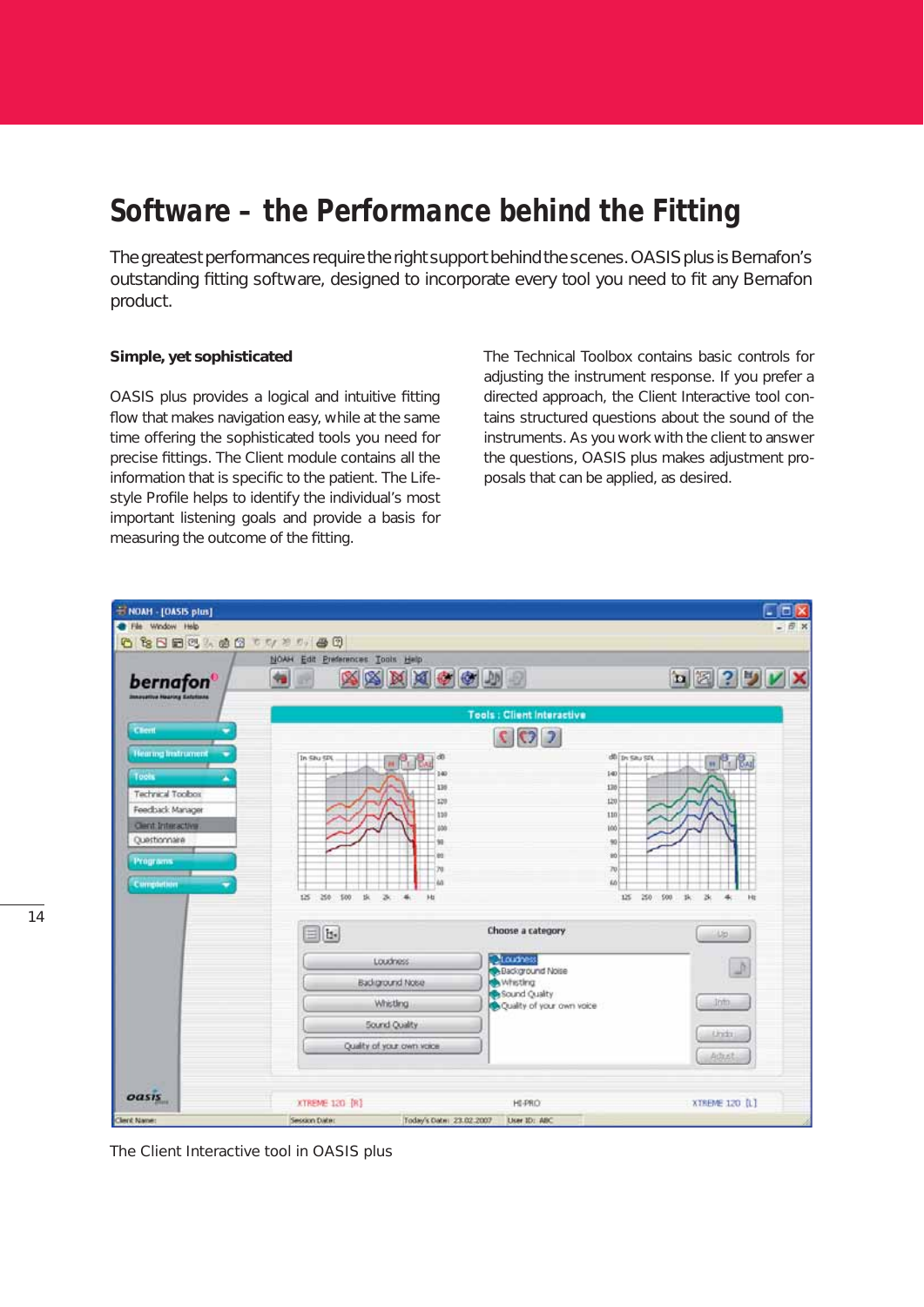

#### **Fine resolution tuning**

For access to all the parameters of the hearing instrument, the Zoom View provides the tools for the finest resolution tuning. Here you can use the TriQualizer to make, and simultaneously view, very precise changes to the gain for soft, medium and loud input levels in all five channels, in 1 dB steps! A separate tab opens the controls to adjust MPO in each channel. Controls for Noise Reduction, Soft Noise Management and Time Constants are also available (XTREME 120 only).

Additional screens allow easy access to feedback management, indicator and volume control configuration and more. No matter what your fitting style, OASIS plus gives you everything you need!



*The Technical Toolbox Zoom View in OASIS plus*

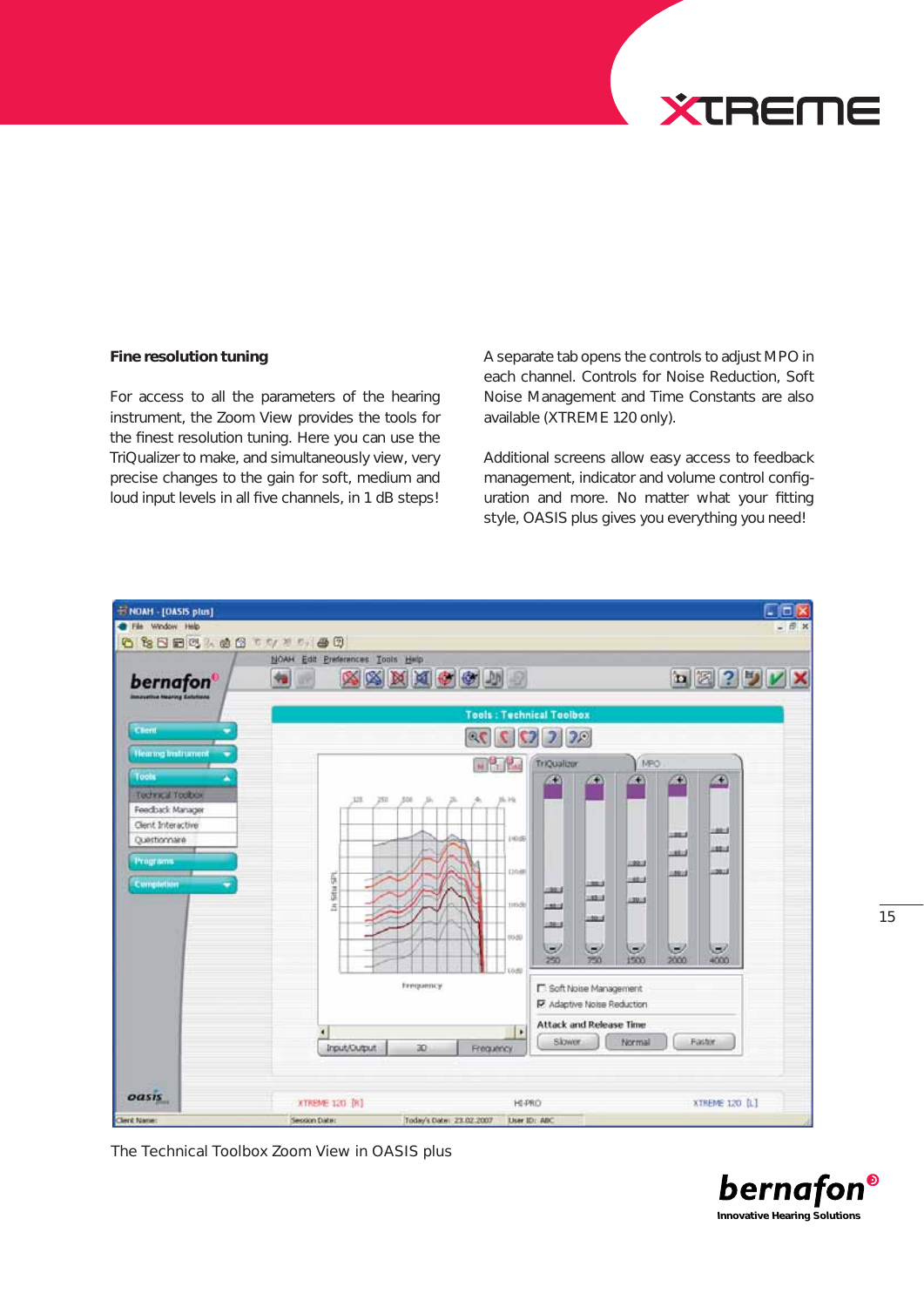

*Extremely SMALL*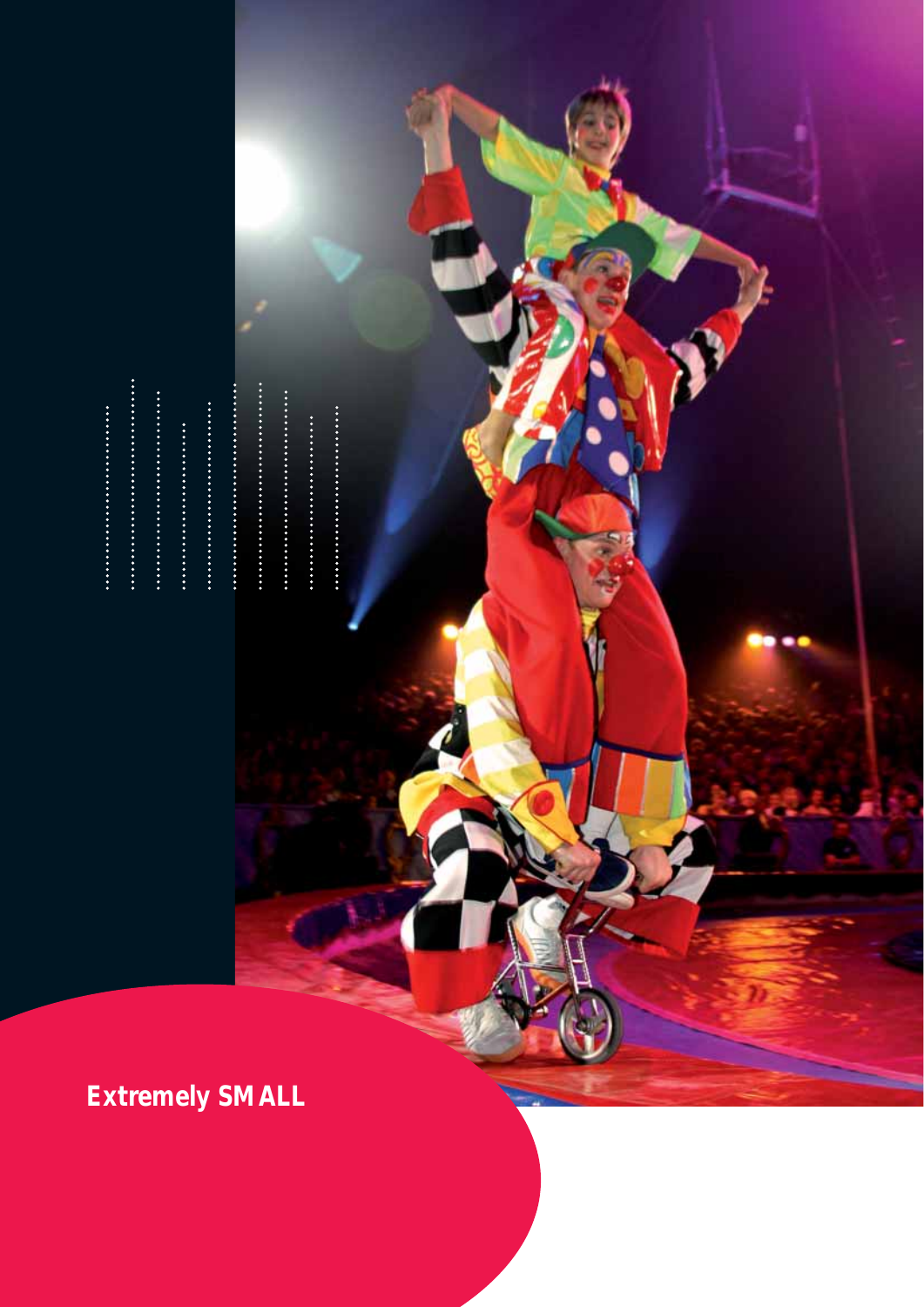

# *XTREME for Kids*

Children are not just small adults. They represent a special group of hearing instrument users. Even though they wear the same hearing instrument models as adults, special attention and care are necessary in the hearing instrument fitting.

#### **Size matters**

Since children have smaller ear canal volumes, they receive higher amplification levels than adults when using the same instrument. This changes over time as the child grows. In addition, research has shown that children require different amplification targets than adults to achieve the best audibility and speech recognition, because they are acquiring language.

Hearing Care Professionals can be confident that amplification and output levels in OASIS plus are carefully adjusted to age-appropriate levels to ensure that important sounds (especially speech) are amplified correctly and comfortably. OASIS plus automatically compensates for the child's smaller ears. Individually measured RECD values can be entered directly into OASIS plus to ensure even greater accuracy. Together with the most accurate simulation model available today, and the most current fitting rationales, XTREME instruments can be fit very precisely to take full advantage of the residual auditory capabilities of each child.

XTREME's excellent fitting flexibility and frequency shaping also make it an ideal instrument for children with cochlear implants who need additional acoustic amplification.

#### **Bigger isn't always better**

Super Power hearing instruments have traditionally been big and bulky. XTREME is one of the smallest Super Power instruments in the world, yet one of the most powerful. This is wonderful news for both adult and pediatric Super Power users. It's true that good things come in small packages!

#### **Built for extreme situations**

Children experience life through action. That means they require hearing instruments that can stand up to a lot of wear and tear. XTREME instruments have a robust design with a solid housing to ensure reliable performance all day, every day. XTREME is built to take a beating!

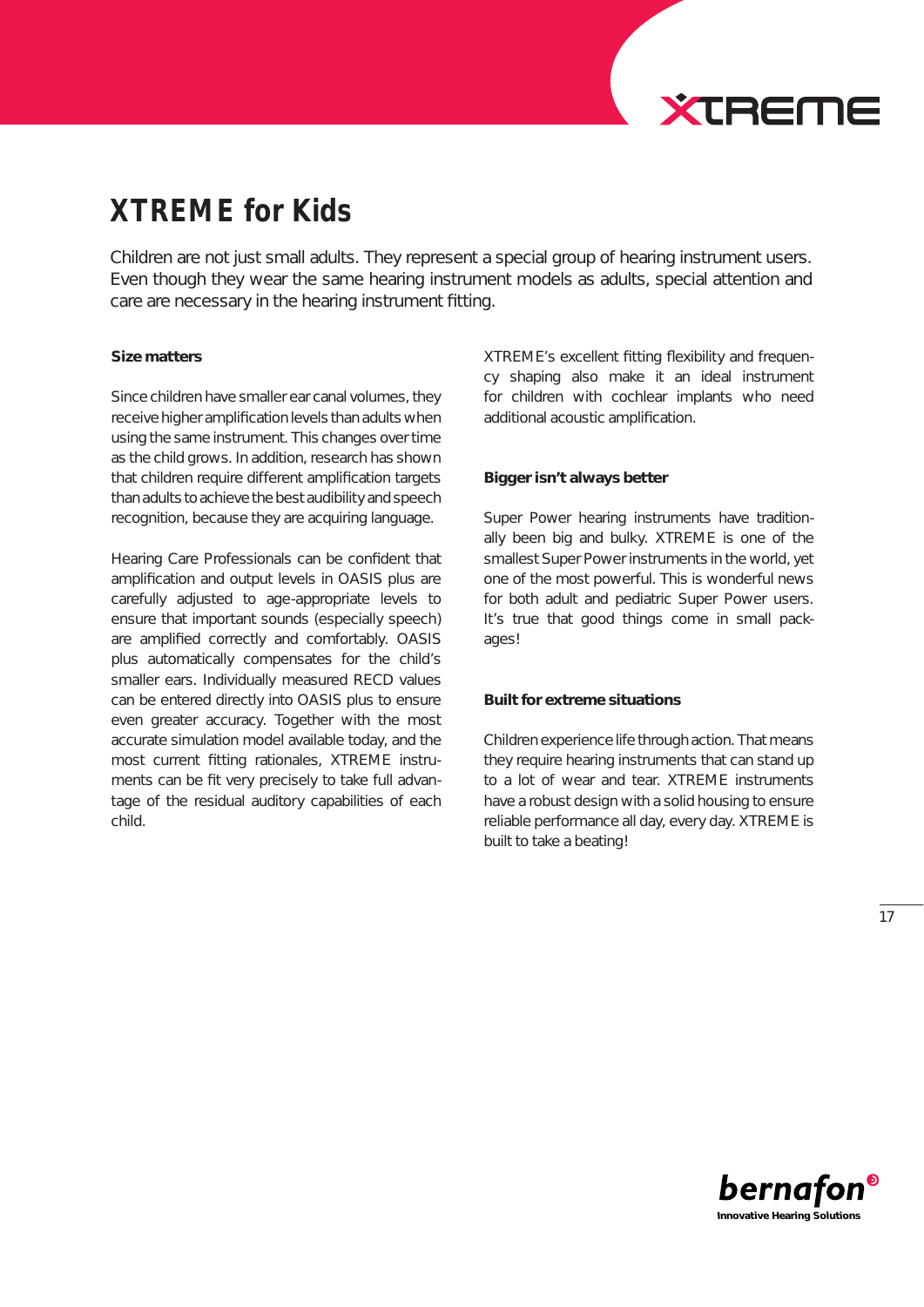

#### **Visual confirmation with the Status Light**

XTREME 120 hearing instruments have a small status light on the back of the housing. The light can be programmed to remain steady while the instrument is operating or to blink only when programs are changed. This visual confirmation makes it very easy for parents and teachers to monitor the operation of the instrument at a quick glance.

#### **It's the little things that count**

Child-sized earhooks are available to help the instruments fit properly on small ears. The volume control can be locked via software to prevent little fingers from accidentally increasing the volume too much. A tamper proof battery door also prevents little ones from removing batteries that could be accidentally swallowed.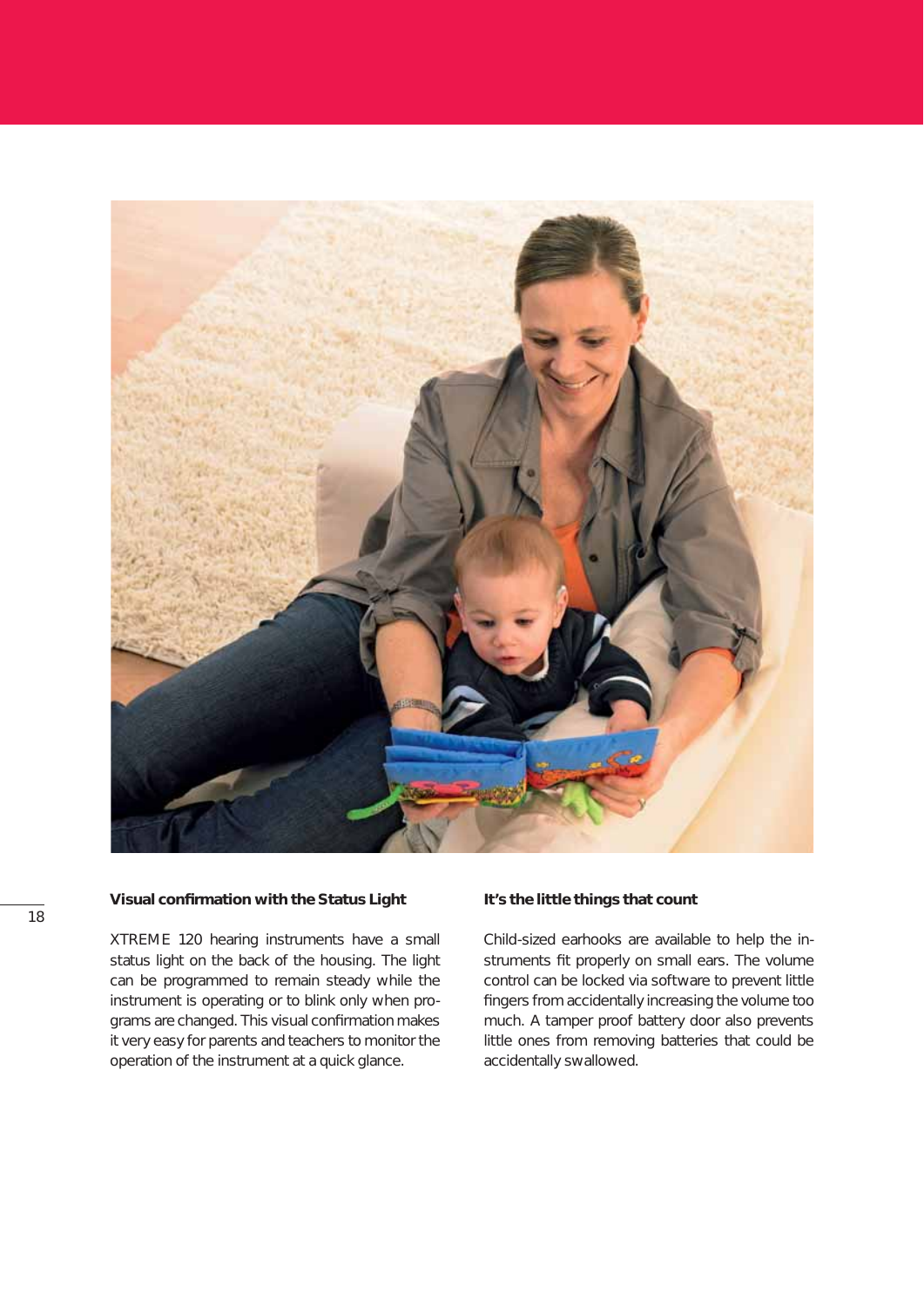# **XTREME**



#### **Performance in the Classroom**

FM technology broadcasts the teacher's voice directly to the child's hearing instrument to ensure maximum audibility with minimal impact from background noise, reverberation and distance. XTREME instruments are compatible with all popular wireless FM systems used in school classrooms. A special FM shoe is available that securely attaches to the hearing instrument. The shoe has a standard 3-pin Europlug that accepts most brands of FM receivers. For further information about using XTREME with FM systems, please contact your Bernafon Sales Representative.

#### **Kid style**

Kids have their own sense of fashion, sometimes to the dismay of their parents! That's why we offer XTREME in two child-friendly colors: Blue and Lilac. Of course, standard skin and hair colors are also available. In addition, colorful easy-to-remove stickers are supplied in the YoungStar kit, allowing kids to decorate their instruments to their own desires.





19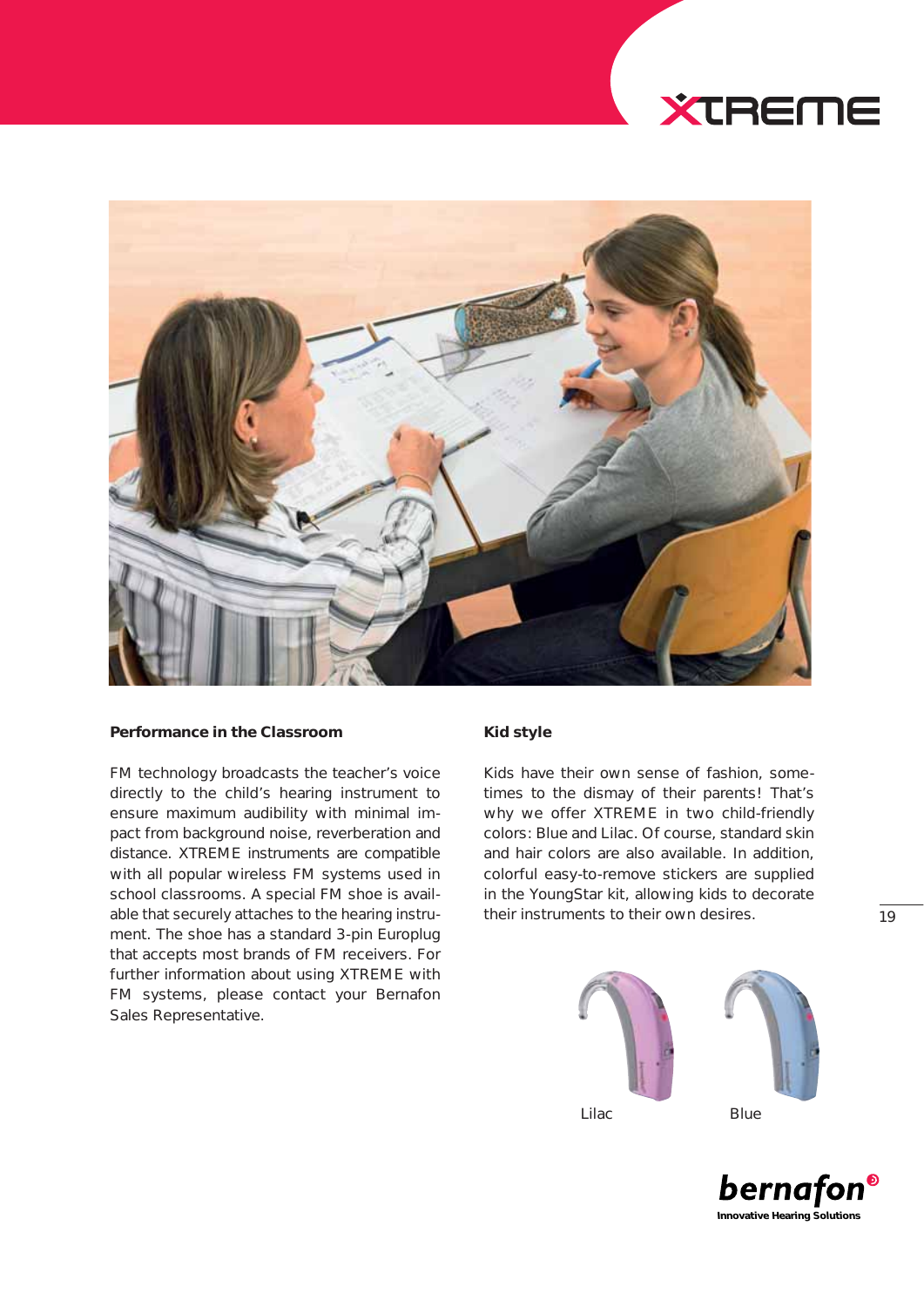### *Smart Accessories for Children*

YoungStar is Bernafon's pediatric package including compatible instruments and accessories necessary to support hearing instrument use for children.

Although YoungStar is available for the first time with XTREME instruments, it may be used with any instrument in the Bernafon portfolio. A Young-Star kit is available to assist children, parents and teachers in the daily use and care of the hearing

instruments. The Kit includes listening tubes for monitoring the sound output of the instruments, a Dry-Aid kit to protect against moisture build-up, a squeeze bulb for drying earmolds and tubing after cleaning, a battery tester, and much more.

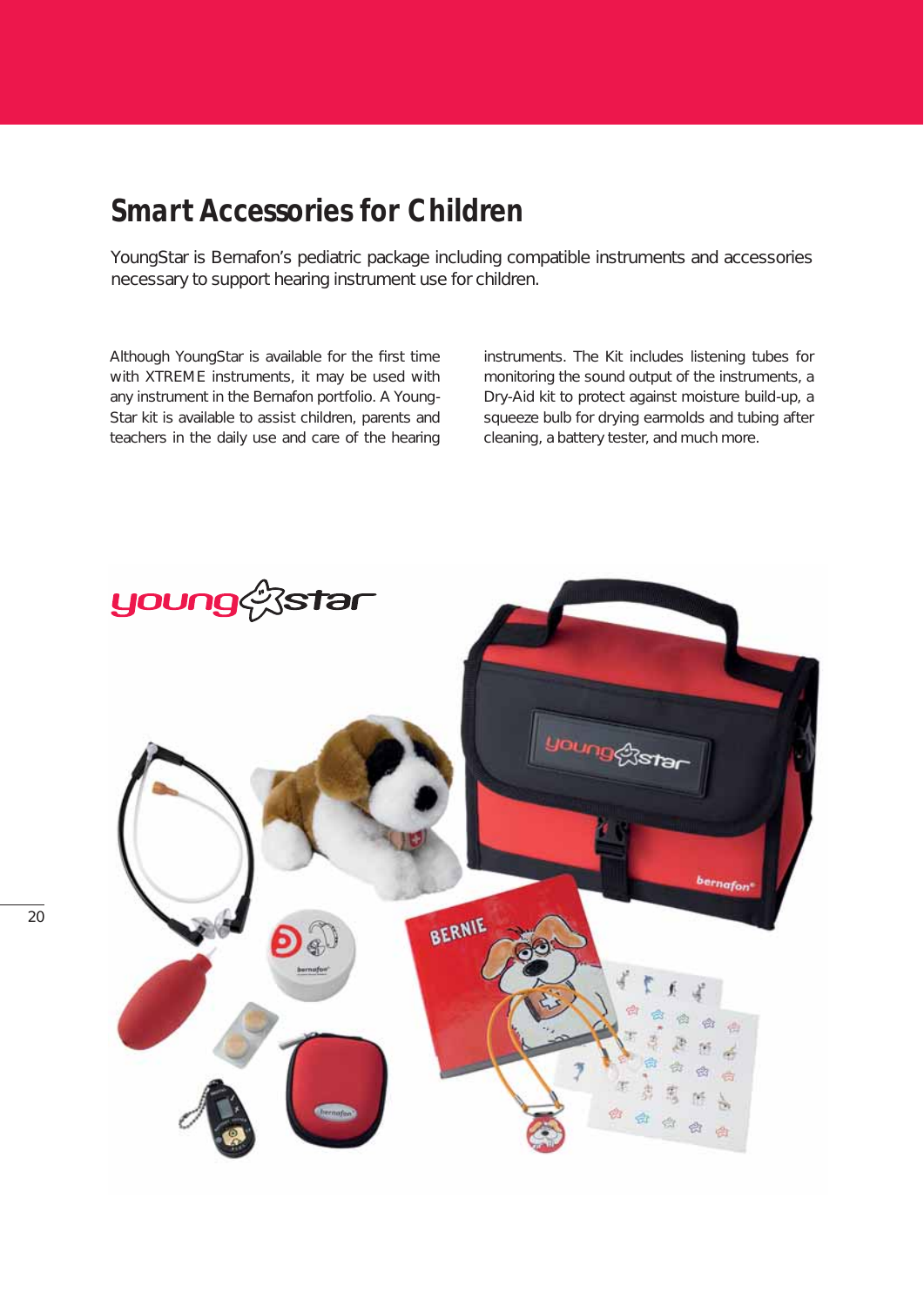



The Swiss St. Bernard dog is famous around the world. The legend of the St. Bernard dog developed around a particular dog that lived in the Swiss alps in the early 1800s. He was the hero of a mountain rescue team that searched for people lost in the snow. During his twelve years of service, he saved more than 40 lives. In keeping with Swiss tradition, Bernie the rescue dog is a special feature of the YoungStar Kit. Children are delighted with the cuddly Bernie dog and by the story book, which shows how Bernie helps a little girl interact with her friends by bringing her new hearing instruments.

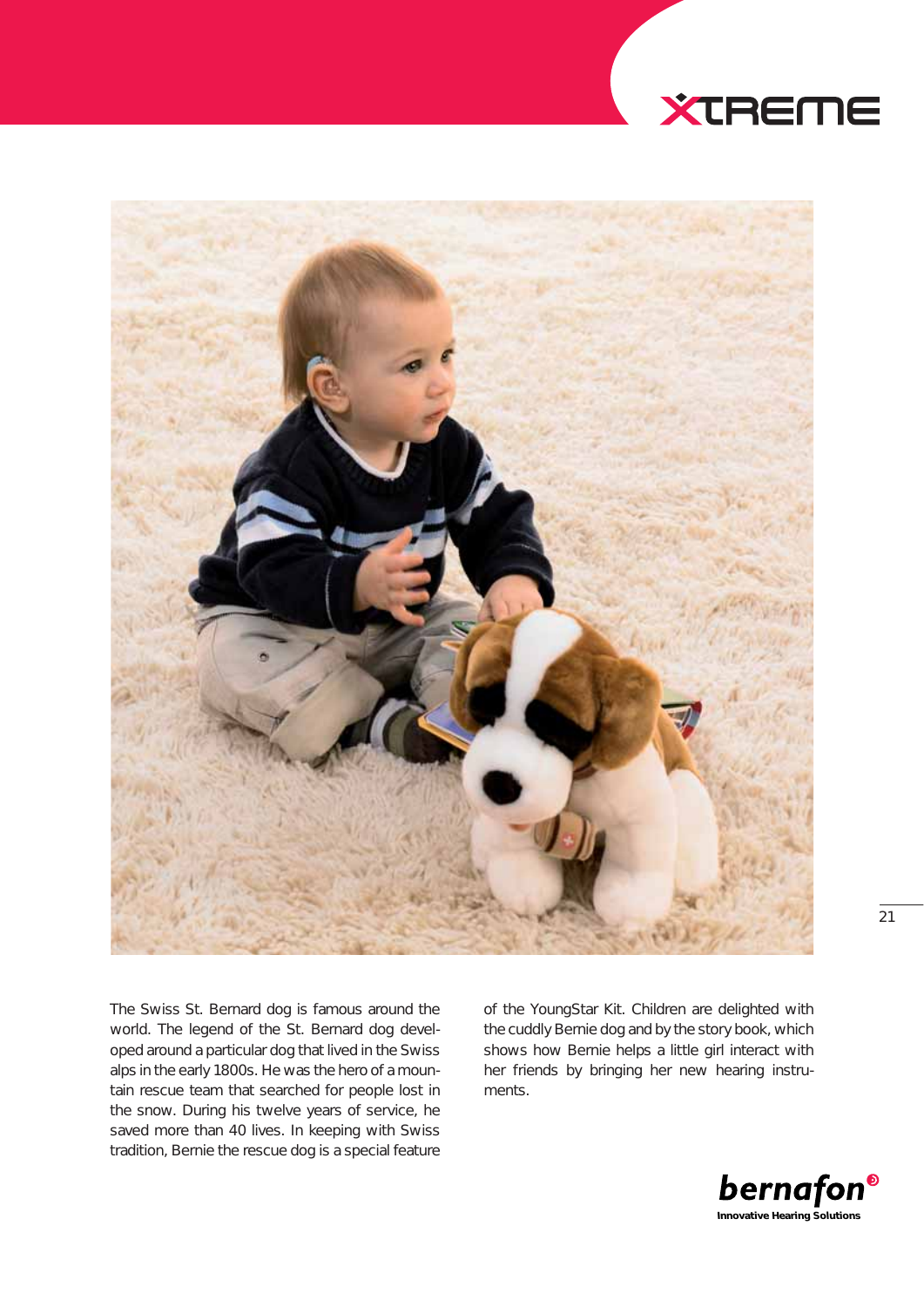# *Feature Summary*



#### **XTREME 120 Features**

- 5 Channel Digital Signal Processing
- MPO: 144 dB SPL/Peak Gain: 85 dB (Earsim.)
- Adaptive Feedback Canceller
- Adaptive Noise Reduction
- Soft Noise Management
- Independent MPO shaping 1 dB steps
- Variable Time Constants
- Fully programmable Telecoil
- Fully programmable DAI
- Flexible Volume Control with rotary operation and OFF-function
- Status Light
- 3 Program switch
- Compatible with external inputs (FM, DAI, etc.)

#### **XTREME 121 Features**

- 5 Channel Digital Signal Processing
- MPO: 144 dB SPL / Peak Gain: 85 dB (Earsim.)
- Adaptive Feedback Canceller
- Independent MPO shaping 1 dB steps
- Fully programmable Telecoil
- Fully programmable DAI
- Flexible Volume Control with rotary operation and OFF-function
- 3 Program switch
- Compatible with external inputs (FM, DAI, etc.)





*Beige Dark brown Dark grey White*





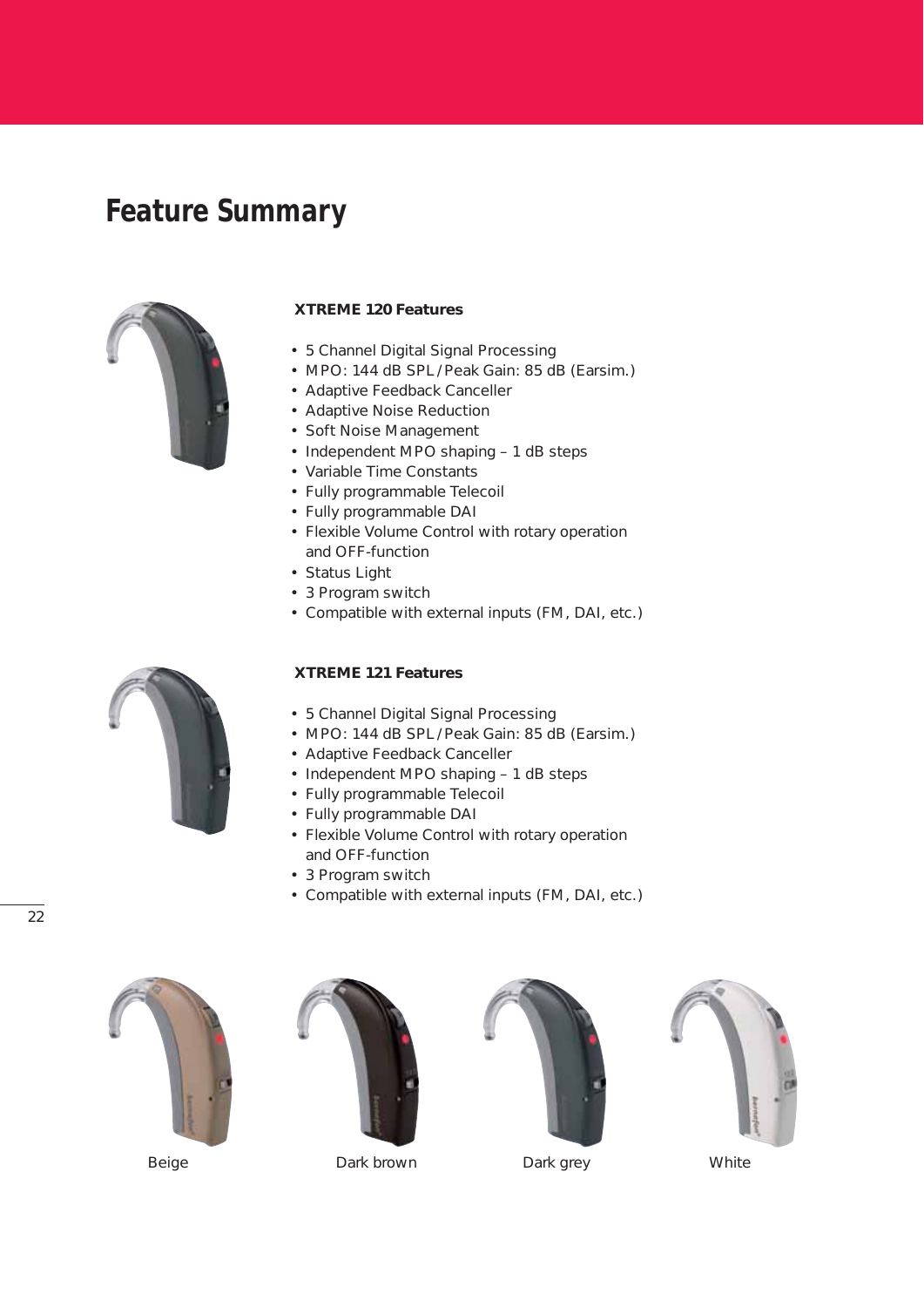

# *Innovative Hearing Solutions from Bernafon*

Bernafon's mission is to help people hear and communicate better. For over sixty years, Bernafon has been a pioneer in the hearing instrument industry, constantly improving technology to develop Innovative Hearing Solutions. In addition to the research and development headquarters in Bern, Switzerland, the

Bernafon Group operates a world-wide network of sales companies and independent distributors in over 50 countries.

Bernafon employees are dedicated to the delivery of excellent products and services to help hearing impaired people around the globe.